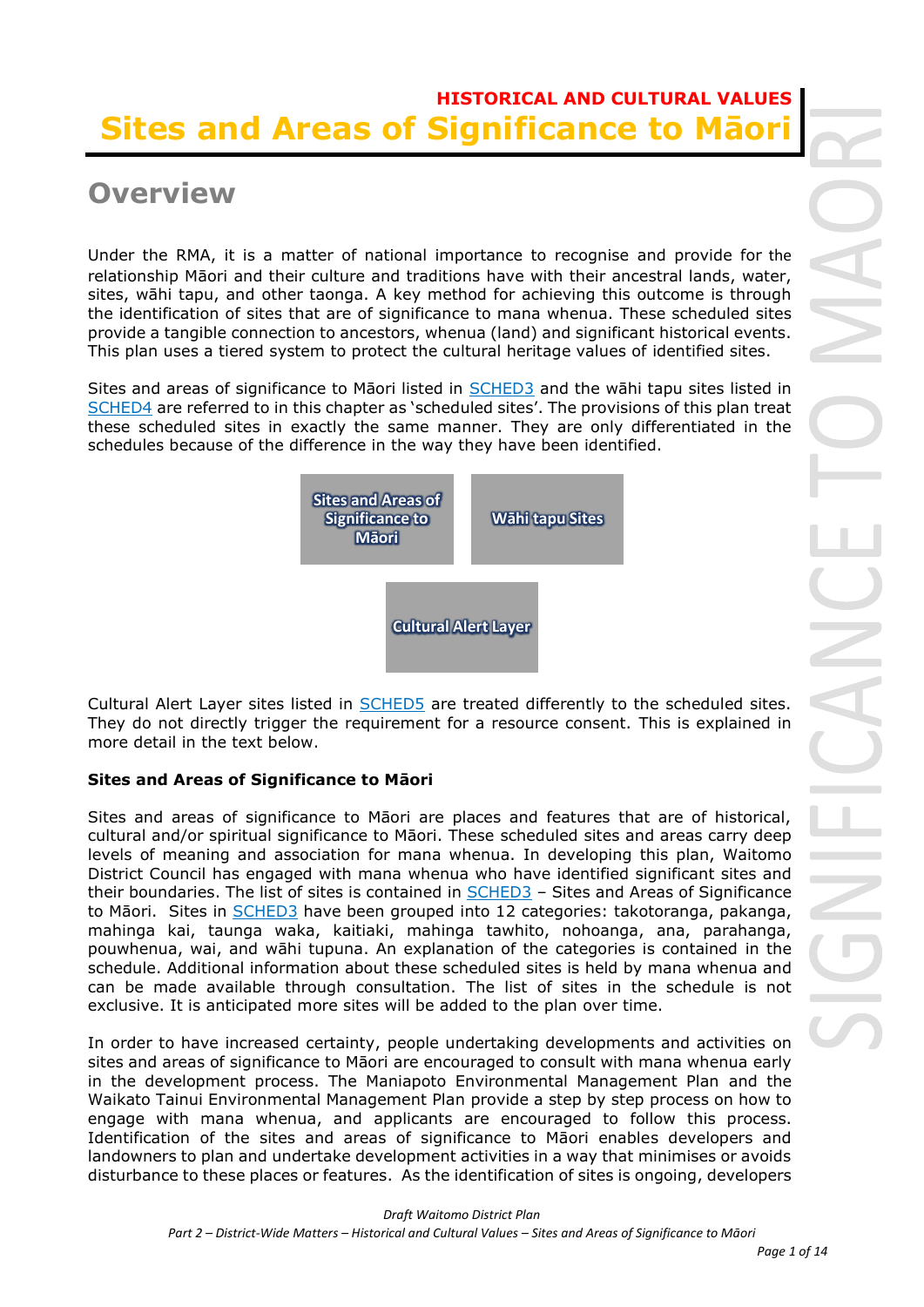and landowners are encouraged to engage early with mana whenua to see whether there are further sites of significance that may need consideration.

For some scheduled sites, the values maybe intangible and associated with the history and narratives of mana whenua. On other sites the original visible features may have been lost or damaged through exposure to weather, earthworks or coverage of a site by buildings or impermeable surfaces. In this case, subsurface features may still remain and management of the location and volume of earthworks is important. Where a scheduled site's features have been destroyed or damaged, recognition of the site's existence may still be desirable through careful location of new buildings, signs, planting or through other appropriate methods. Even where such sites no longer exist physically, their memory and association remain important.

Mana whenua are the kaitiaki or spiritual guardian of these sites and areas which are located on both Māori land and on general title land. In some cases, these scheduled sites are land-locked and require landowner permission to access. Reconnection to these sites is encouraged through incentive provisions to provide permanent access in the subdivision chapter.

This chapter contains provisions that seek to protect the sites and areas of significance to Māori and to manage inappropriate activities. This plan provides for some activities such as grazing of livestock and maintenance of fence lines and existing farm tracks where there will be only minor effects. This plan also provides flexibility for mana whenua, where a Concept Management Plan has been approved by the Māori Land Court, and where there are existing buildings located within the scheduled site. Outside of these opportunities, the provisions of this chapter only consider built development to be appropriate in exceptional circumstances and where the site's values, in collaboration with mana whenua, are permanently protected.

## **Wāhi tapu Sites**

Heritage New Zealand Pouhere Taonga (HNZPT) have identified seven sites within Waitomo district that are listed as wāhi tapu sites under the Heritage New Zealand Pouhere Taonga Act 2014. Some of these scheduled sites are also an archaeological site. This plan lists these seven sites in SCHED4 – Wāhi tapu Sites, and treats these sites in exactly the same manner as the sites and areas of significance to Māori listed in SCHED3.

## **Cultural Alert Layer**

Sites and areas of significance to Māori - Cultural Alert Layer SCHED5 identifies sites which are of particular importance to mana whenua. Some sites are the location of battles, some are places of long term occupation, some are associated with important tribal histories and narratives and some are urupa. These sites may contain tangible or intangible features. Many of the sites include productive farm land, residential properties or are on reserves. On these sites, mana whenua have signalled the need to balance the protection of lawfully established activities with the requirement to avoid inappropriate development.

In order to achieve this balance, sites subject to the cultural alert layer do not directly trigger the requirement for a resource consent. However, if resource consent is required for another matter within this alert layer, an assessment of the impact of the activity on the cultural heritage values of the site is required. An example might be a resident wishing to build a building which triggers the need for a resource consent or a rural landowner deciding to excavate a new farm quarry. As part of this resource consent application, a cultural impact assessment on the values of the site is required. Over the lifetime of this plan, Waitomo District Council plans to undertake cultural impact assessments for some sites. These assessments may be used by applicants.Objective SASM-O3, policy SASM-P12 and rule SASM-R24 are the only provisions in this chapter that apply to sites in the cultural alert layer.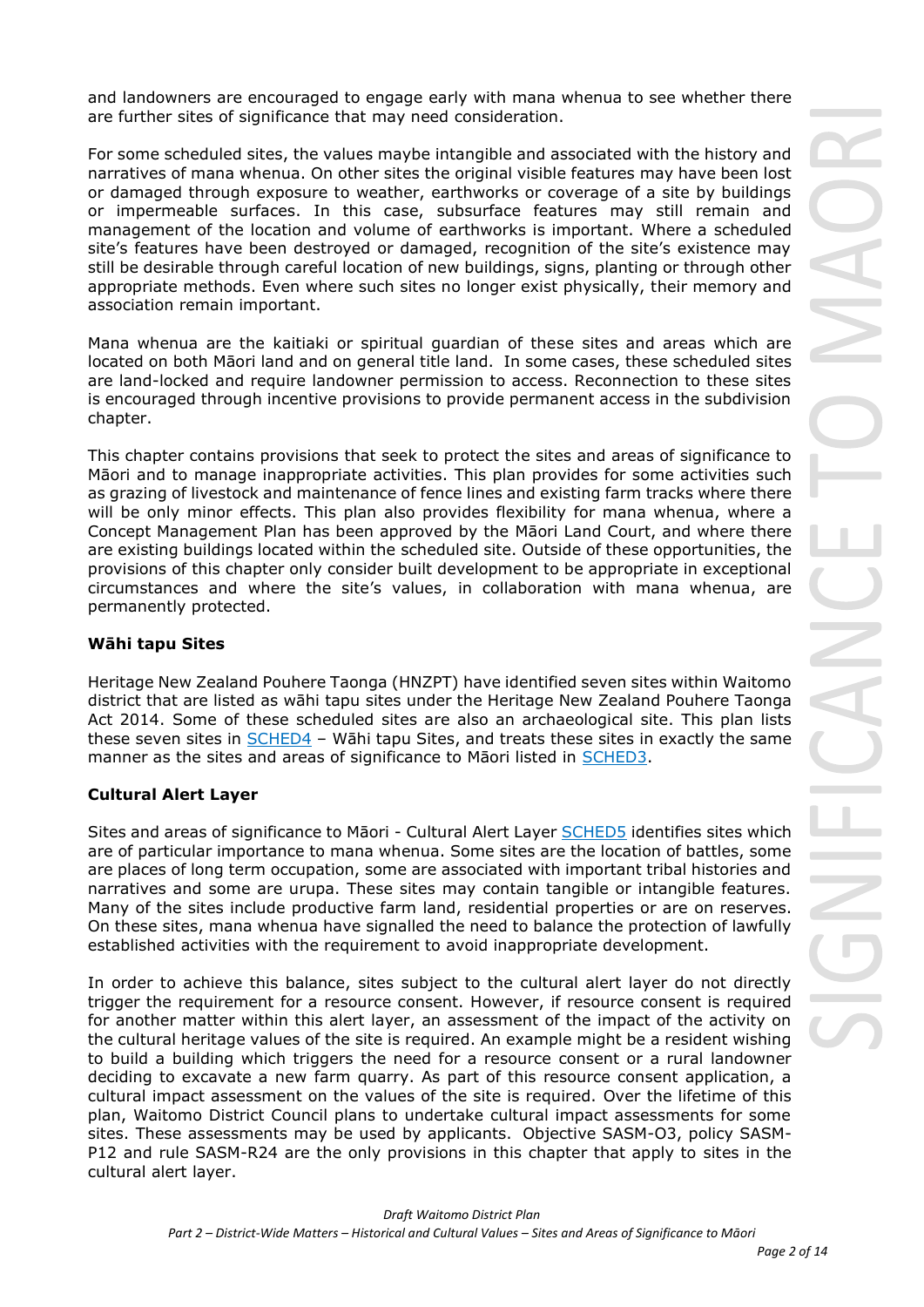## **Archaeology**

An archaeological site is any place (including buildings, structures or shipwrecks) that was associated with pre-1900 human activity, where there is evidence relating to the history of New Zealand that can be investigated using archaeological methods. Archaeological sites are managed by HNZPT under the Heritage New Zealand Pouhere Taonga Act 2014. There are large numbers of archaeological sites recorded in the district. The Waitomo District Council website provides a map showing archaeological sites in the district which have been identified by the New Zealand Archaeological Association (NZAA) Site Recording Scheme.

Under the Heritage New Zealand Pouhere Taonga Act 2014, it is unlawful to destroy, damage or modify an archaeological site without obtaining an archaeological authority from HNZPT before work is started.

If a previously unknown archaeological site is discovered (for example, when you are conducting earthworks) work must stop. The process to be followed is outlined in the advice notes to this chapter.

# **Objectives**

*Refer also to the relevant objectives in Part 2 District - Wide Matters and Part 3 - Area Specific Matters*

- **SASM-01.** Sites and areas of significance to Māori and wāhi tapu sites are recognised, scheduled and protected from inappropriate activities.
- **SASM-O2.** Recognise and provide for the ongoing relationship mana whenua have with sites and areas of significance to Māori and wāhi tapu sites.
- **SASM-O3.** Ensure the relationship of mana whenua with their ancestral lands, water, sites, wāhi tapu and other taonga is protected and provided for within sites and areas of significance to Māori, wāhi tapu sites and sites identified as part of the cultural alert layer.
- **SASM-O4.** Continue to consult and collaborate with mana whenua to identify and schedule new sites and areas of significance to Māori.

# **Policies**

*Refer also to the relevant policies in Part 2 District - Wide Matters and Part 3 - Area Specific Matters*

- **SASM-P1.** Continue to work with mana whenua to map and schedule additional sites and areas of significance to Māori.
- **SASM-P2.** Within strict limits, enable identified activities including maintenance and restoration of scheduled sites, animal grazing, cultivation, and minor land disturbance for specified activities.
- **SASM-P3.** Signs are only anticipated where they are official, interpretive or temporary signs and the design of the sign does not compromise the values associated with the site and/or its scheduled feature.
- **SASM-P4.** Recognise that where existing residential activities are located within a scheduled site, that limited development is possible, but only where the site's cultural heritage values are not compromised.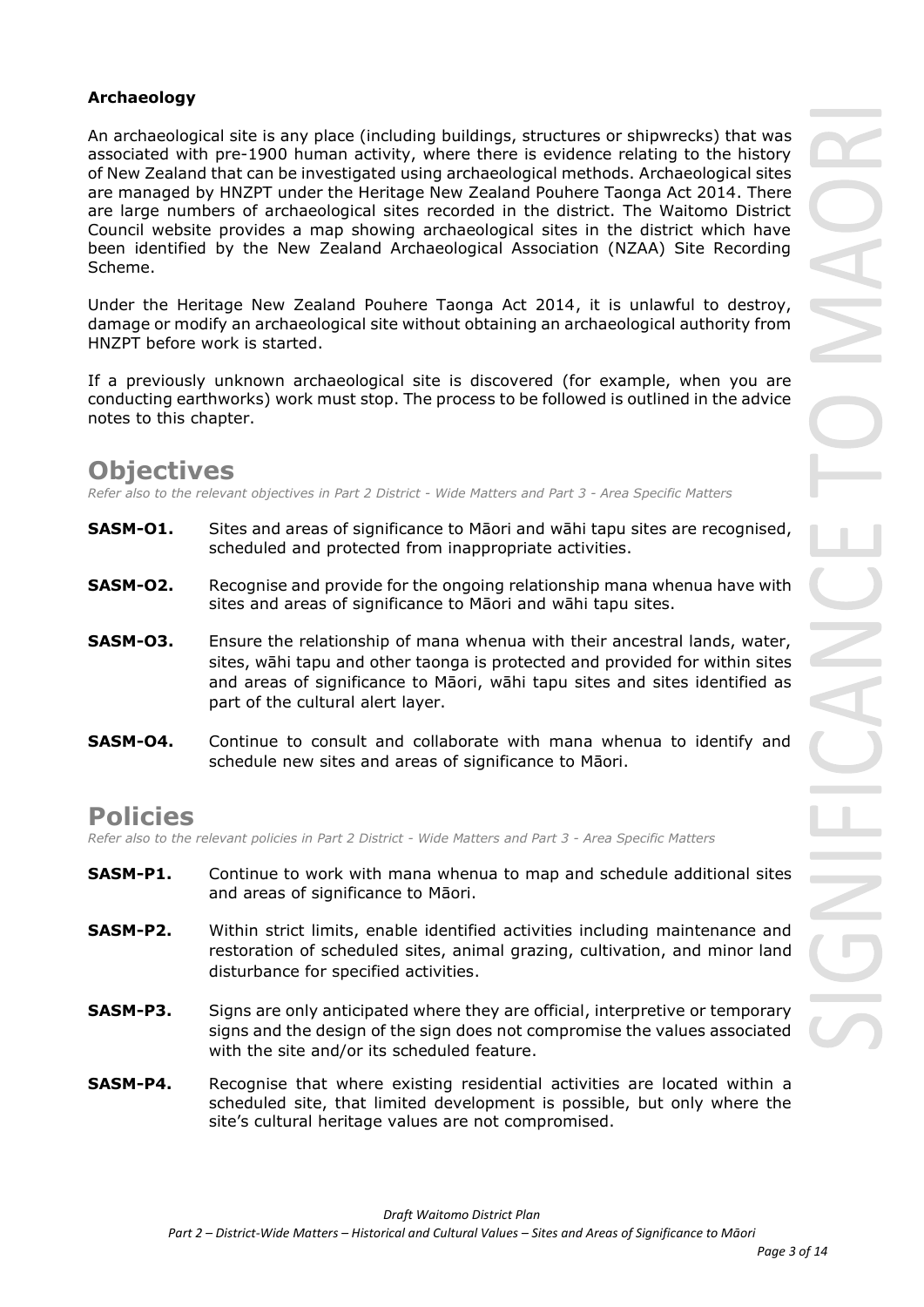- **SASM-P5.** Provide flexibility when considering the development of land returned under Te Tiriti o Waitangi settlements and multiple owned Māori land located within a scheduled site by:
	- 1. Evaluating the extent to which the development enables and actively sustains the relationship of mana whenua with their ancestral lands and the exercise of kaitiakitanga; and
	- 2. Evaluating the extent to which the development enables mana whenua to manage their own lands and resources for the benefit of mana whenua; and
	- 3. Evaluating the extent to which the development achieves positive economic, social and cultural benefits for mana whenua now and into the future.
- **SASM-P6.** Enable mana whenua to sustainably develop and use sites and areas of significance to Māori and wāhi tapu sites in accordance with their cultural preferences and aspirations by allowing marae complex and papakāinga housing developments.
- **SASM-P7.** Earthworks must be managed to avoid adverse effects on the values of scheduled sites.
- **SASM-P8.** Except as provided for in SASM-P6, where there are no existing buildings located within a scheduled site, only allow built development where it can be demonstrated the site's values are permanently protected, having regard to:
	- 1. Outcomes articulated through consultation with mana whenua through an assessment of environmental effects, cultural impact assessment, or iwi planning documents; and
	- 2. How protection of the scheduled site's values including provision for tikanga Māori, kaitiakitanga, and mātauranga Māori have been provided for; and
	- 3. Any practical mechanisms proposed to maintain or enhance the ability of mana whenua to access and use the site for karakia, monitoring, Māori cultural and customary uses and ahi kā roa; and
	- 4. Whether there are alternative methods, locations, or designs that would avoid or reduce the effects on the values of the scheduled site; and
	- 5. Whether there is the potential to enhance the values of the scheduled site and the relationship mana whenua have with the site, commensurate with the scale and nature of the proposal.
- **SASM-P9.** Waitomo District Council will work with landowners to manage, maintain and preserve scheduled sites by:
	- 1. Increasing community awareness, understanding and appreciation of the presence of, and importance of, scheduled sites; and
	- 2. Encouraging landowners to engage with mana whenua and/or marae and develop positive working relationships in respect of the ongoing management and protection of scheduled sites; and
	- 3. In consultation and collaboration with mana whenua, promoting the use of mātauranga Māori, tikanga Māori and kaitiakitanga to manage, maintain and preserve scheduled sites; and
	- 4. Where possible, providing assistance to landowners to preserve, maintain and enhance scheduled sites.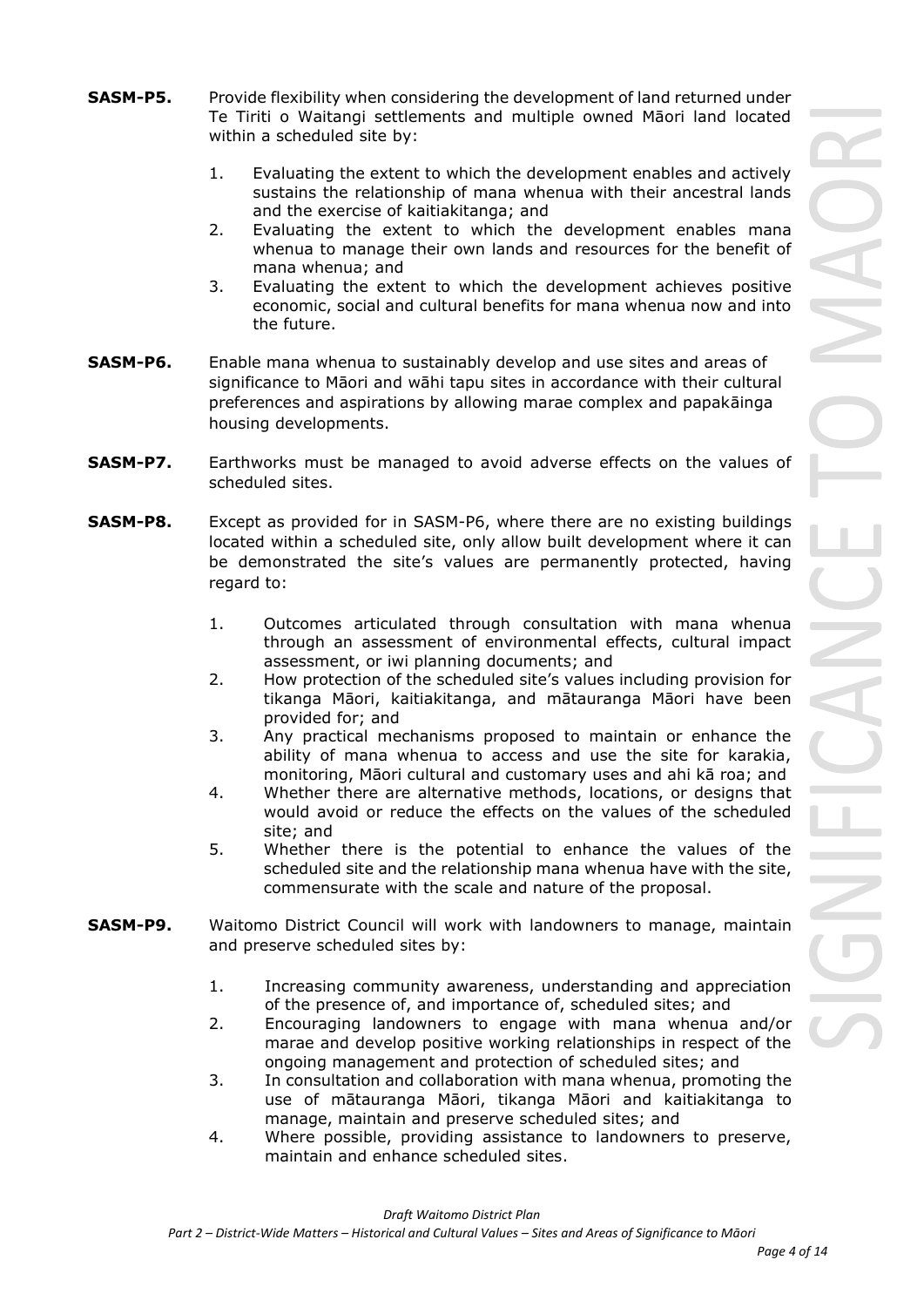- **SASM-P10.** Promote the provision or development of access for mana whenua to scheduled sites, through mechanisms such as:
	- 1. Formal arrangements, including co-management, joint management or relationship agreements, easements and land covenants, or private access agreements; and
	- 2. The use of benefit lots to encourage the provision of access to landlocked land parcels; and
	- 3. Informal arrangements or understandings between landowners and mana whenua and/or marae.
- **SASM-P11.** Investigate opportunities for Māori and by Māori, which facilitate improved management of scheduled sites, including the transfer of powers to mana whenua to manage cultural heritage resources.
- **SASM-P12.** In the event a resource consent is triggered within the cultural alert layer, ensure that any proposed activity is appropriately assessed, and any resulting development is managed in a way that retains and protects the cultural heritage values of the site.

# **Rules**

The rules that apply to sites and areas of significance to Māori listed in SCHED3, SCHED4 and SCHED5 are contained in the tables listed below. To undertake any activity, it must comply with all the rules listed in:

- SASM Table 1 Activities Rules; and
- SASM Table 2 Performance Standards; and
- SASM Table 3 Sites and Areas of Significance to Māori Cultural Alert Layer
- Any relevant provision in Part 2 District-Wide Matters; and
- Any relevant provision in Part 3 Area Specific Matters.

Where an activity breaches more than one rule, the most restrictive status shall apply to the activity.

Refer to [Part 1](javascript:void(0)) - How the Plan Works for an explanation of how to use this Plan, including activity status abbreviations*.*

## **Pursuant to Section 86B(3) of the RMA, the following rules that protect historic heritage have immediate legal effect: SASM-R1 to SASM-R24.**

**SASM - Table 1 - Activities Rules**

# **Activities on Sites and Areas of Significance to Māori**

|          | The rules in this table apply to the mapped extent of land identified as Sites and Areas of<br>Significance to Māori in SCHED3 and Sites and Areas of Significance to Māori - wāhi tapu sites in<br>in all zones<br><b>SCHED4</b> |  |  |
|----------|-----------------------------------------------------------------------------------------------------------------------------------------------------------------------------------------------------------------------------------|--|--|
| SASM-R1. | <b>Earthworks associated with burials</b>                                                                                                                                                                                         |  |  |
| SASM-R2. | <b>Maintenance of sites</b>                                                                                                                                                                                                       |  |  |
| SASM-R3. | <b>Internal alterations to existing buildings</b>                                                                                                                                                                                 |  |  |

*Draft Waitomo District Plan*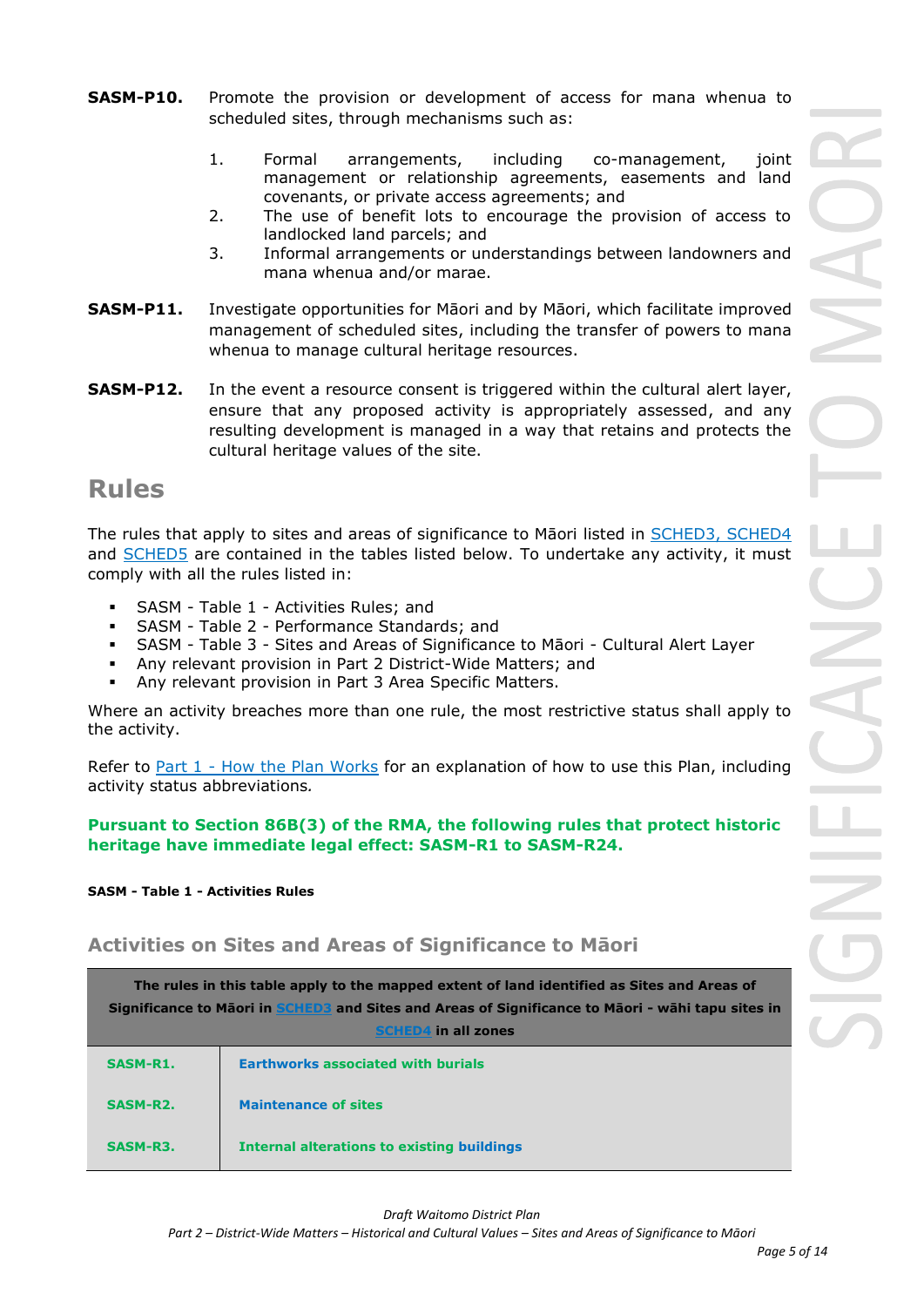Activity Status: PER **Activity status where compliance** is not **achieved: N/A**

|                                              |                                                                                                                                                                                                                                                                                                                                                                                                                                                                                                                      | achieved: N/A                                                                                                                                                                                                                                                                                                                                                                                                                                                                                                                                                                                                                                                                                                                                                                                                                                                                                                                                     |
|----------------------------------------------|----------------------------------------------------------------------------------------------------------------------------------------------------------------------------------------------------------------------------------------------------------------------------------------------------------------------------------------------------------------------------------------------------------------------------------------------------------------------------------------------------------------------|---------------------------------------------------------------------------------------------------------------------------------------------------------------------------------------------------------------------------------------------------------------------------------------------------------------------------------------------------------------------------------------------------------------------------------------------------------------------------------------------------------------------------------------------------------------------------------------------------------------------------------------------------------------------------------------------------------------------------------------------------------------------------------------------------------------------------------------------------------------------------------------------------------------------------------------------------|
| SASM-R4.                                     | <b>External additions to existing buildings</b>                                                                                                                                                                                                                                                                                                                                                                                                                                                                      |                                                                                                                                                                                                                                                                                                                                                                                                                                                                                                                                                                                                                                                                                                                                                                                                                                                                                                                                                   |
| <b>Activity Status: PER</b><br><b>Where:</b> |                                                                                                                                                                                                                                                                                                                                                                                                                                                                                                                      | Activity status where compliance is not<br>achieved: RDIS                                                                                                                                                                                                                                                                                                                                                                                                                                                                                                                                                                                                                                                                                                                                                                                                                                                                                         |
| 1.                                           | From (date notification of the Plan) any                                                                                                                                                                                                                                                                                                                                                                                                                                                                             | <b>Matters over which discretion is restricted:</b>                                                                                                                                                                                                                                                                                                                                                                                                                                                                                                                                                                                                                                                                                                                                                                                                                                                                                               |
| 2.<br>heritage chapter.                      | addition or extension to any building must not<br>exceed 40 $m^2$ , at any one time or in total<br>cumulatively per scheduled site; and<br>For residential activities only, from (date of the<br>notification of the Plan) the maximum area of<br>any new deck must be no more than 20 m <sup>2</sup> and<br>there must be no more than one new deck<br>constructed per scheduled site from this date.<br>Note: Where the building is listed in SCHED1 -<br>Heritage Buildings and Structures, also see the historic | (a) Effects on the values of the scheduled site;<br>and<br>(b) Whether there are alternative methods,<br>locations, or designs that would avoid or<br>reduce the effects on the scheduled site and<br>its values; and<br>(c) The cumulative effect of the number of<br>buildings being located on the site; and<br>(d) Outcomes from consultation with mana<br>whenua regarding protection of the scheduled<br>site's values including provision for tikanga<br>Māori, kaitiakitanga, and mātauranga Māori;<br>and<br>(e) Any practical mechanisms proposed to<br>maintain or enhance the ability of mana<br>whenua to access and use the site for<br>karakia, monitoring, Māori cultural and<br>customary uses and ahi kā roa; and<br>Whether there is the potential to enhance the<br>(f)<br>values of the scheduled site and the<br>relationship mana whenua have with the site,<br>commensurate with the scale and nature of<br>the proposal. |
| SASM-R5.<br><b>Activity Status: PER</b>      | required                                                                                                                                                                                                                                                                                                                                                                                                                                                                                                             | Accessory buildings including shipping containers where foundations are<br>Activity status where compliance is not                                                                                                                                                                                                                                                                                                                                                                                                                                                                                                                                                                                                                                                                                                                                                                                                                                |
| <b>Where:</b>                                |                                                                                                                                                                                                                                                                                                                                                                                                                                                                                                                      | achieved: RDIS                                                                                                                                                                                                                                                                                                                                                                                                                                                                                                                                                                                                                                                                                                                                                                                                                                                                                                                                    |
| 1.                                           | From (date of the notification of the Plan) the                                                                                                                                                                                                                                                                                                                                                                                                                                                                      | <b>Matters over which discretion is restricted:</b>                                                                                                                                                                                                                                                                                                                                                                                                                                                                                                                                                                                                                                                                                                                                                                                                                                                                                               |
| from this date.                              | maximum gross floor area of any new<br>accessory building (including pergola) must not<br>exceed 20 m <sup>2</sup> and there must be no more than<br>one new accessory building per scheduled site                                                                                                                                                                                                                                                                                                                   | (a) Effects on the values of the scheduled site;<br>and<br>(b) Whether there are alternative methods,<br>locations, or designs that would avoid or<br>reduce the effects on the scheduled site and<br>its values; and<br>(c) The cumulative effect of a number of<br>buildings being located on the site; and                                                                                                                                                                                                                                                                                                                                                                                                                                                                                                                                                                                                                                     |

 $\sim$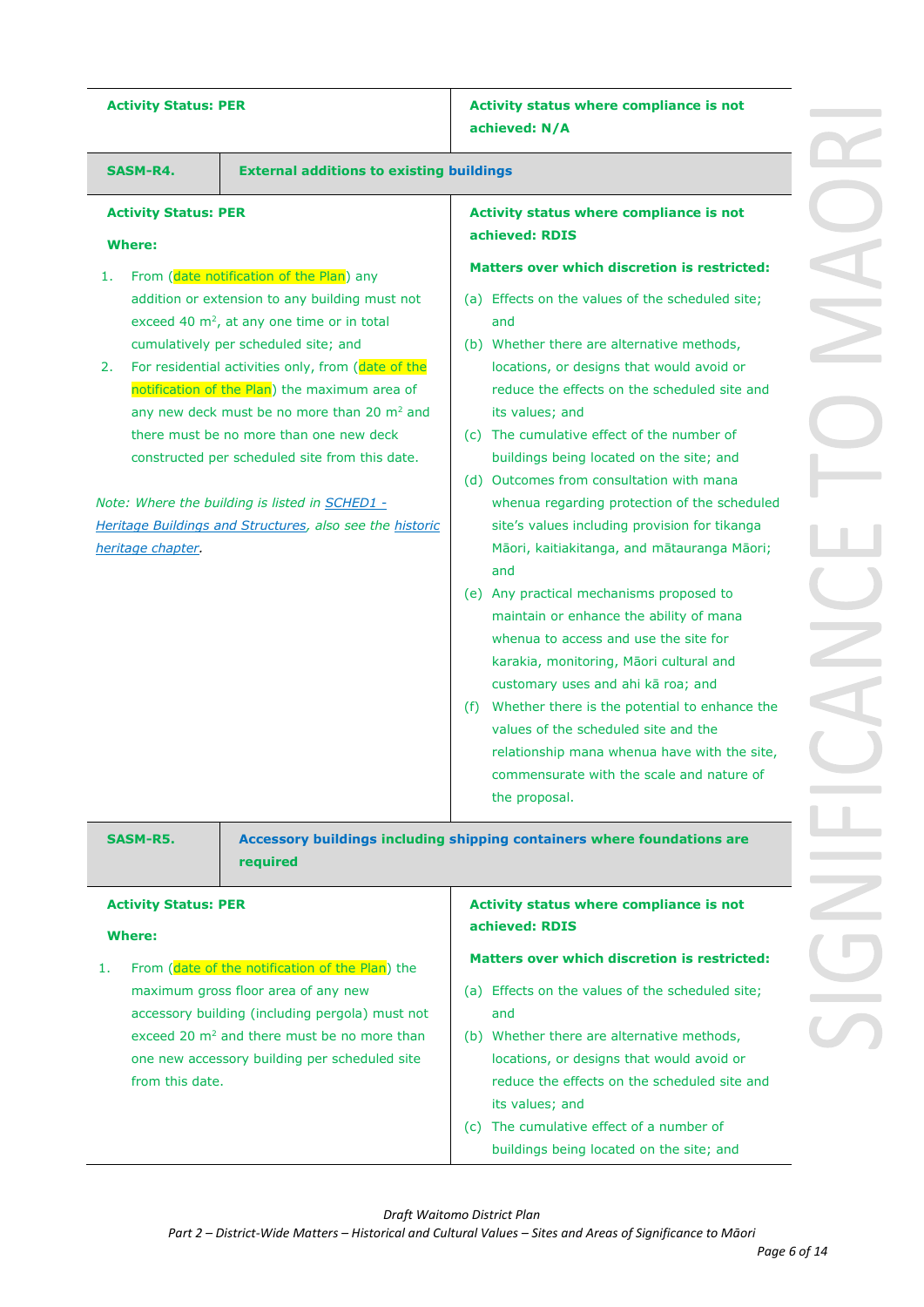|               |                             |                                                                                                | (d) Outcomes from consultation with mana<br>whenua regarding protection of the scheduled |  |
|---------------|-----------------------------|------------------------------------------------------------------------------------------------|------------------------------------------------------------------------------------------|--|
|               |                             |                                                                                                | site's values including provision for tikanga                                            |  |
|               |                             |                                                                                                | Māori, kaitiakitanga, and mātauranga Māori;                                              |  |
|               |                             |                                                                                                | and                                                                                      |  |
|               |                             |                                                                                                | (e) Any practical mechanisms proposed to                                                 |  |
|               |                             |                                                                                                | maintain or enhance the ability of mana                                                  |  |
|               |                             |                                                                                                | whenua to access and use the site for                                                    |  |
|               |                             |                                                                                                | karakia, monitoring, Māori cultural and                                                  |  |
|               |                             |                                                                                                | customary uses and ahi kā roa; and                                                       |  |
|               |                             |                                                                                                | (f) Whether there is the potential to enhance the                                        |  |
|               |                             |                                                                                                | values of the scheduled site and the                                                     |  |
|               |                             |                                                                                                | relationship mana whenua have with the site,                                             |  |
|               |                             |                                                                                                | commensurate with the scale and nature of                                                |  |
|               |                             |                                                                                                | the proposal.                                                                            |  |
|               | SASM-R6.                    | <b>Demolition and/or removal of structures</b>                                                 |                                                                                          |  |
|               | <b>Activity status: PER</b> |                                                                                                | Activity status where compliance is not                                                  |  |
|               |                             | Note: Where the building is listed in SCHED1 -                                                 | achieved: N/A                                                                            |  |
|               |                             | Heritage Buildings and Structures, also see the historic                                       |                                                                                          |  |
|               | heritage chapter.           |                                                                                                |                                                                                          |  |
|               | SASM-R7.                    | <b>Minor earthworks</b>                                                                        |                                                                                          |  |
|               |                             |                                                                                                |                                                                                          |  |
|               | <b>Activity Status: PER</b> |                                                                                                | Activity status where compliance is not                                                  |  |
| <b>Where:</b> |                             |                                                                                                | achieved: RDIS see SASM-R8                                                               |  |
| 1.            |                             | The earthworks are associated with the                                                         |                                                                                          |  |
|               |                             |                                                                                                |                                                                                          |  |
|               |                             | permitted activities in SASM-R4 and R5 and no                                                  |                                                                                          |  |
|               |                             | more than 5 m <sup>3</sup> of soil is disturbed; and/or                                        |                                                                                          |  |
| 2.            |                             | The earthworks are for demolition or removal                                                   |                                                                                          |  |
|               |                             | of a building and no more than $5 \text{ m}^3$ of soil is                                      |                                                                                          |  |
|               | disturbed; and/or           |                                                                                                |                                                                                          |  |
| 3.            |                             | The earthworks are for maintaining or                                                          |                                                                                          |  |
|               |                             | upgrading existing fences on the same                                                          |                                                                                          |  |
|               | alignment; and/or           |                                                                                                |                                                                                          |  |
| 4.            |                             | The earthworks are for maintenance of existing                                                 |                                                                                          |  |
|               |                             | driveways and existing farm tracks on the                                                      |                                                                                          |  |
|               | same alignment; and/or      |                                                                                                |                                                                                          |  |
| 5.            |                             | The activity is grazing of livestock; and/or                                                   |                                                                                          |  |
| 6.            |                             | The activity is cultivation; and/or                                                            |                                                                                          |  |
| 7.            |                             | The activity is domestic gardening including the                                               |                                                                                          |  |
|               |                             | planting of ornamental trees and vegetable                                                     |                                                                                          |  |
|               |                             | gardens in association with a residential                                                      |                                                                                          |  |
|               | activity; and/or            |                                                                                                |                                                                                          |  |
| 8.            |                             | The earthworks are for conservation riparian<br>planting within 15 m of any water body; and/or |                                                                                          |  |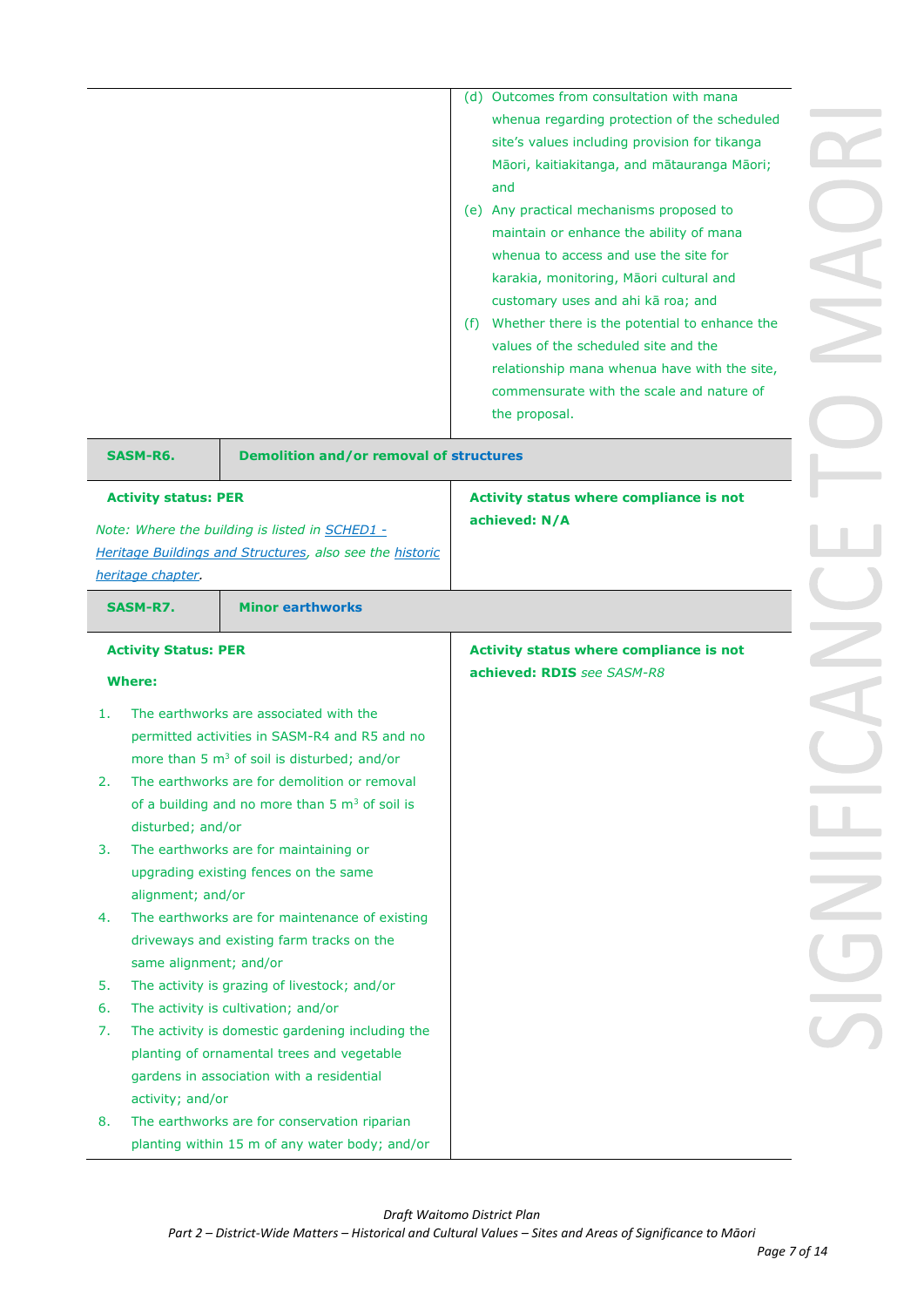- 9. The earthworks are for stock exclusion fencing within 15 m of any water body; and/or
- 10. The earthworks are for wetland restoration where no more than  $5 \text{ m}^3$  of soil is disturbed.

| <b>SASM-R8.</b> | <b>Earthworks for any other purpose</b>          |
|-----------------|--------------------------------------------------|
| SASM-R9.        | Repositioning a building within a scheduled site |

### **Activity Status: RDIS**

### **Matters over which discretion is restricted:**

- (a) Effects on the values of the scheduled site; and
- (b) Outcomes from consultation with mana whenua regarding protection of the scheduled site's values including provision for tikanga Māori, kaitiakitanga, and mātauranga Māori; and
- (c) The location of earthworks and whether there are any alternative locations that would reduce the level of effect; and
- (d) The area, depth and volume of earthworks; and
- (e) Any practical mechanisms to maintain or enhance the ability of mana whenua to access and use the site for karakia, monitoring, customary uses and ahi kā roa; and
- (f) Whether there is the potential to enhance the values of the scheduled site and the relationship mana whenua have with the site, commensurate with the scale and nature of the proposal.

### **Activity status where compliance is not achieved: N/A**

| <b>SASM-R10.</b>                                                                                                                                                                                                                | Marae complex or papakainga housing development |                                                                                                              |  |
|---------------------------------------------------------------------------------------------------------------------------------------------------------------------------------------------------------------------------------|-------------------------------------------------|--------------------------------------------------------------------------------------------------------------|--|
| <b>Activity Status: PER</b><br>1. The activity must comply with the provisions<br>of the underlying zone.<br>Note: Activities may also require an authority from<br>Heritage New Zealand Pouhere Taonga (HNZPT).                |                                                 | Activity status where compliance is not<br><b>achieved: N/A</b> See the provisions in the<br>underlying zone |  |
| Destruction or demolition of a feature or item on a scheduled site<br><b>SASM-R11.</b><br>Any other new or relocated building located on a scheduled site<br><b>SASM-R12.</b><br><b>SASM-R13.</b><br><b>Plantation forestry</b> |                                                 |                                                                                                              |  |
| <b>Activity Status: NC</b><br>Note: This rule prevails over the Resource<br>Management (National Environmental Standards for<br>Plantation Forestry) Regulations 2017.                                                          |                                                 | Activity status where compliance is not<br>achieved: N/A                                                     |  |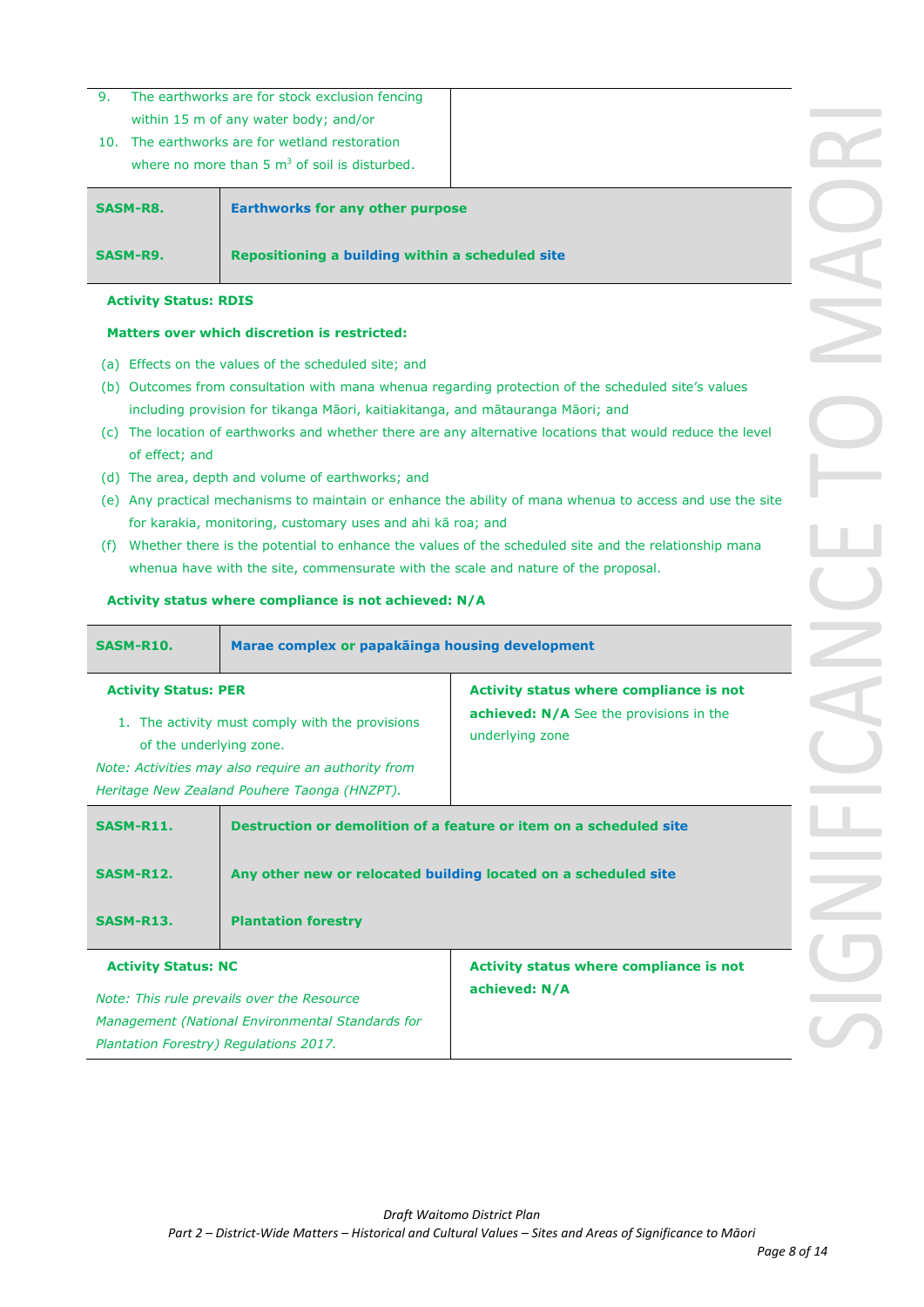# **Signs on Sites and Areas of Significance to Māori**

| The rules in this table apply to the mapped extent of land identified as Sites and Areas of<br>Significance to Māori in SCHED3 and Sites and Areas of Significance to Māori - wāhi tapu sites in<br><b>SCHED4</b> in all zones |                                                                                                                                      |                                                                                                                              |  |
|--------------------------------------------------------------------------------------------------------------------------------------------------------------------------------------------------------------------------------|--------------------------------------------------------------------------------------------------------------------------------------|------------------------------------------------------------------------------------------------------------------------------|--|
| <b>SASM-R14.</b>                                                                                                                                                                                                               | <b>Official Signs</b>                                                                                                                |                                                                                                                              |  |
| <b>Activity status: PER</b>                                                                                                                                                                                                    |                                                                                                                                      | Activity status where compliance is not<br>achieved: N/A                                                                     |  |
| <b>Where:</b><br>1.                                                                                                                                                                                                            | The sign is required by the New Zealand                                                                                              |                                                                                                                              |  |
| legislation.                                                                                                                                                                                                                   | Transport Agency, KiwiRail, Waitomo District<br>Council or is required to meet legislative<br>requirements such as health and safety |                                                                                                                              |  |
| plan.                                                                                                                                                                                                                          | Note: This rule is not subject to any other rule in this                                                                             |                                                                                                                              |  |
| SASM-R15.                                                                                                                                                                                                                      | <b>Interpretive signs</b>                                                                                                            |                                                                                                                              |  |
| <b>Activity Status: PER</b><br><b>Where:</b>                                                                                                                                                                                   |                                                                                                                                      | Activity status where compliance is not<br>achieved: RDIS                                                                    |  |
| 1.                                                                                                                                                                                                                             | All the performance standards in SASM - Table 2                                                                                      | <b>Matters over which discretion is restricted:</b>                                                                          |  |
| are complied with.                                                                                                                                                                                                             |                                                                                                                                      | (a) The matters of discretion associated with any<br>performance standard which cannot be<br>complied with in SASM -Table 2. |  |
| <b>SASM-R16.</b>                                                                                                                                                                                                               | <b>Temporary signs</b>                                                                                                               |                                                                                                                              |  |
| <b>Activity status: PER</b><br><b>Where:</b>                                                                                                                                                                                   |                                                                                                                                      | Activity status where compliance with is not<br>achieved: RDIS                                                               |  |
| 1.                                                                                                                                                                                                                             | All the performance standards in SASM - Table 2                                                                                      | <b>Matters over which discretion is restricted:</b>                                                                          |  |
|                                                                                                                                                                                                                                | are complied with; and                                                                                                               | The matters of discretion associated with any<br>(a)                                                                         |  |
| 2.                                                                                                                                                                                                                             | For temporary events and commercial filming, no<br>signs must be erected earlier than six weeks                                      | performance standard which cannot be<br>complied with in SASM -Table 2; and                                                  |  |
|                                                                                                                                                                                                                                | before the activity and signs must be removed                                                                                        | The extent to which the sign and any<br>(b)                                                                                  |  |
| 3.                                                                                                                                                                                                                             | within 3 days of the end of the activity; and<br>For construction sites, no signs including any                                      | supporting structures detract from the<br>heritage, cultural or archaeological values of                                     |  |
|                                                                                                                                                                                                                                | fence wrap, must be erected earlier than 6                                                                                           | the site or feature; and                                                                                                     |  |
|                                                                                                                                                                                                                                | months before commencement of the                                                                                                    | The extent to which the quality of the sign, its<br>(C)                                                                      |  |
|                                                                                                                                                                                                                                | construction works and must be removed within<br>7 days of completion of the construction project;                                   | content and the design and graphics used<br>complements the heritage, cultural or                                            |  |
| and                                                                                                                                                                                                                            |                                                                                                                                      | archaeological values of the site or feature;                                                                                |  |
| 4.                                                                                                                                                                                                                             | For property for sale or lease, there is no limit on<br>the duration of the sign provided that once the                              | and<br>The proposed duration the sign is displayed;<br>(d)<br>and                                                            |  |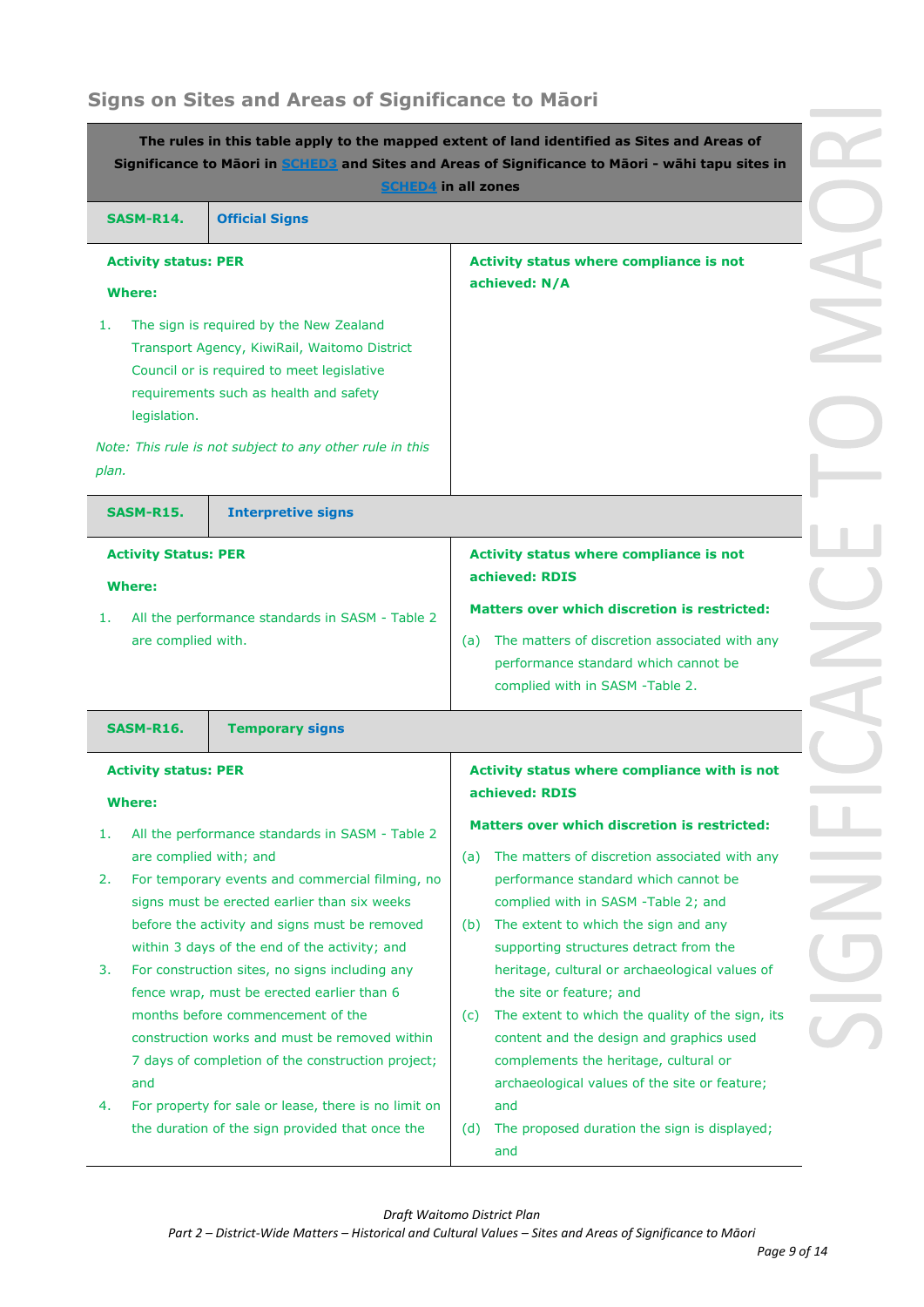| g             |  |
|---------------|--|
| n visual      |  |
|               |  |
| the built     |  |
| ıd            |  |
|               |  |
| on road       |  |
| th existing   |  |
|               |  |
| ing area, to  |  |
|               |  |
|               |  |
| ith is not    |  |
|               |  |
|               |  |
| stricted:     |  |
| d with any    |  |
| : be          |  |
| d             |  |
| ts from the   |  |
| values of     |  |
|               |  |
| he sign, its  |  |
| s used        |  |
| or            |  |
| feature;      |  |
|               |  |
| on the        |  |
| g             |  |
|               |  |
| ature,<br>-an |  |
| fic safety or |  |
| attached      |  |
|               |  |
| mstances or   |  |
| vity, site or |  |
| uirements;    |  |
|               |  |
| on road       |  |
|               |  |
| th existing   |  |
| ing area, to  |  |
|               |  |
|               |  |

property is sold or let, the sign must be removed within 7 days; and

- 5. For electioneering, no sign must be erected earlier than 9 weeks before the election to which it relates and must be removed within 1 day of the election day, unless otherwise required by statute.
- (e) Potential positive or adverse effects on the amenity values and character of the surrounding area including effects o amenity values; and
- $(f)$  Whether the sign is in keeping with and natural features in the area; an
- $(q)$  Potential positive or adverse effects user and pedestrian safety; and
- (h) Whether the sign would combine with signs on the site or in the surroundi create visual clutter.

**SASM-R17. Footpath signs including sandwich boards and teardrop flags**

### **Activity Status: PER**

### **Where:**

- 1. All the performance standards in SASM Table 2 are complied with; and
- 2. The sign must be placed on the footpath/berm immediately outside and in front of the premises to which it relates; and
- 3. Where the sign is not located immediately outside and in front of the premises to which it relates, the activity becomes a discretionary activity. See SASM-R18; and
- 4. A consistent 2 m wide clear space must be maintained for pedestrians on the footpath; and
- 5. The sign must be removed from the footpath or berm at the completion of the day's trading and not returned until the start of the next day's trading; and
- 6. The sign must not be displayed on or attached to any power or lighting pole, bollard, rubbish bin, plant box, pylon, public sign or other similar structure in a public place, provided that this rule does not apply to signs erected by Waitomo District Council; and
- 7. The sign must not be placed on any official sign or traffic control devices or their supporting poles, posts or structures; and
- 8. The sign must not be displayed on any median strip, kerb projection, roundabout, or any other traffic separation structure on any road.

## **Activity status where compliance with intervalled achieved: RDIS**

### **Matters over which discretion is rest**

- (a) The matters of discretion associated performance standard which cannot complied with in SASM -Table 2; and
- (b) The extent to which the sign detract heritage, cultural or archaeological the site or feature; and
- (c) The extent to which the quality of  $t$ content and the design and graphics complements the heritage, cultural archaeological values of the site or and
- (d) Potential positive or adverse effects amenity values and character of the surrounding area; and
- (e) Whether the design, dimensions, na colour of the sign would impact traff the integrity of the structure it was to; and
- ( $f$ ) Whether there are any special circumstances or functional needs relating to the activ surroundings, which affect sign requirement and
- (g) Potential positive or adverse effects user and pedestrian safety; and
- (h) Whether the sign would combine with signs on the site or in the surroundi create visual clutter.

**SASM-R18. Signs (other than temporary signs) that are not located on the same site as the activity they advertise or signs that do not relate to the activity carried out on the site** 

*Draft Waitomo District Plan*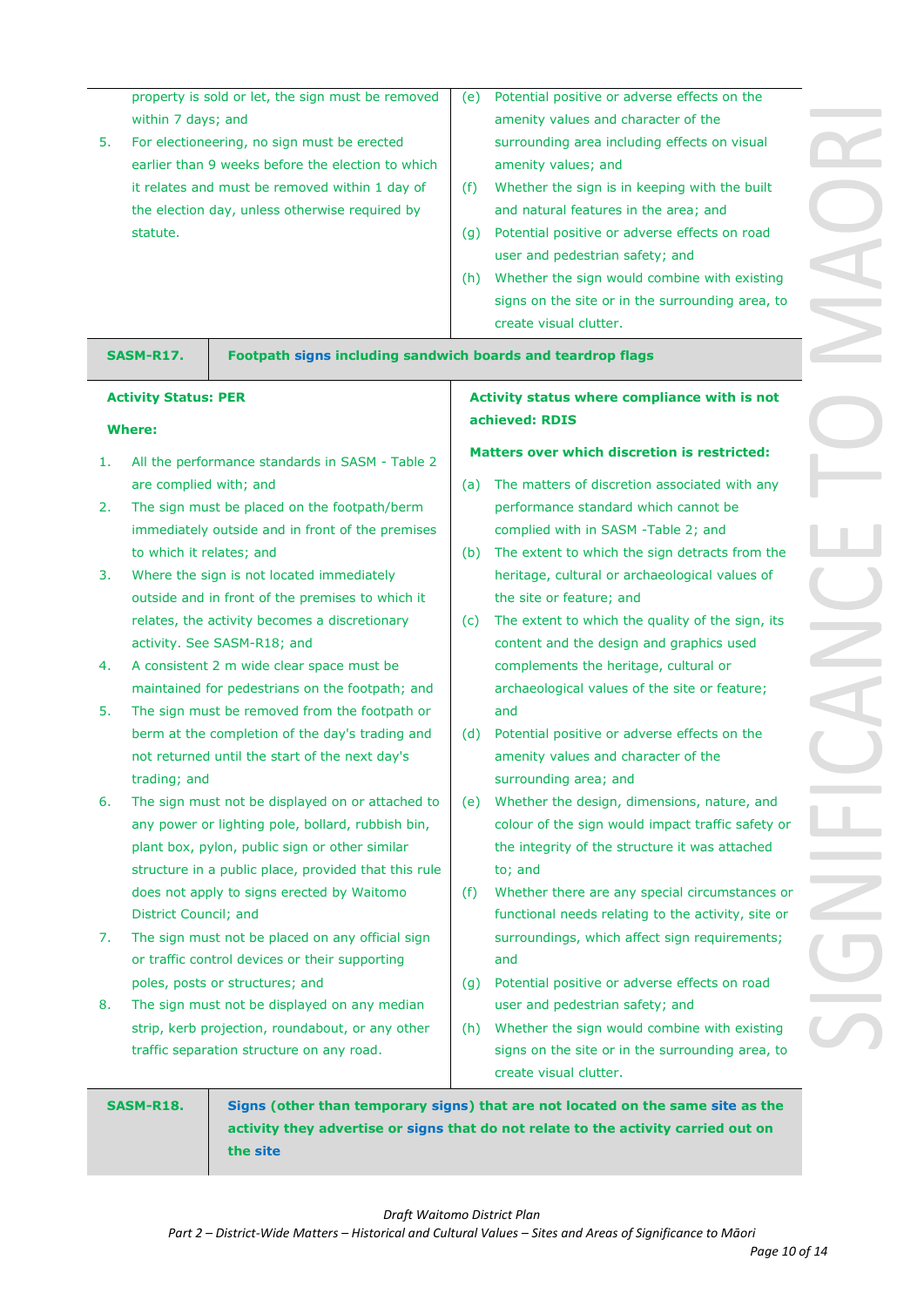**Activity Status: DIS Activity status where compliance with is not achieved: N/A**

### **SASM - Table 2 - Performance Standards**

|                                        | The rules in this table apply to the mapped extent of land identified as Sites and Areas of<br>Significance to Maori in SCHED3 and Sites and Areas of Significance to Maori - wahi tapu sites in<br><b>SCHED4 in all zones</b> |                                                                                                                                                                                                                                                                                                                                                                                                                                                                                                                                                                                                                                                                                                                     |                                                                                                                                                                                                                                                                                                                                                                                                                                                                                                                                                                                                                                                                                                                                                                                                                                                                                                                                                                                                                                                                                                                                                                             |
|----------------------------------------|--------------------------------------------------------------------------------------------------------------------------------------------------------------------------------------------------------------------------------|---------------------------------------------------------------------------------------------------------------------------------------------------------------------------------------------------------------------------------------------------------------------------------------------------------------------------------------------------------------------------------------------------------------------------------------------------------------------------------------------------------------------------------------------------------------------------------------------------------------------------------------------------------------------------------------------------------------------|-----------------------------------------------------------------------------------------------------------------------------------------------------------------------------------------------------------------------------------------------------------------------------------------------------------------------------------------------------------------------------------------------------------------------------------------------------------------------------------------------------------------------------------------------------------------------------------------------------------------------------------------------------------------------------------------------------------------------------------------------------------------------------------------------------------------------------------------------------------------------------------------------------------------------------------------------------------------------------------------------------------------------------------------------------------------------------------------------------------------------------------------------------------------------------|
|                                        | SASM-R20.                                                                                                                                                                                                                      | <b>Standards for all signs</b>                                                                                                                                                                                                                                                                                                                                                                                                                                                                                                                                                                                                                                                                                      |                                                                                                                                                                                                                                                                                                                                                                                                                                                                                                                                                                                                                                                                                                                                                                                                                                                                                                                                                                                                                                                                                                                                                                             |
| 1.<br>2.<br>3.<br>4.<br>5.<br>6.<br>7. | railway corridor; and<br>crossing; and<br>intersection; and<br>and                                                                                                                                                             | Signs must not be located in or project over the<br>Signs must not be located in or project over a<br>road, indicative road, vehicle access point,<br>accessway, service lane or driveway; and<br>Signs must not obstruct the line of sight of any<br>corner, bend, intersection, vehicle or rail<br>Signs must not be placed within 20 m of a road<br>Signs must not obstruct, obscure or impair the<br>view of any traffic or railway sign or signal; and<br>Signs must not have flashing or revolving lights<br>or lasers and must not be shaped or use images<br>or colours that could be mistaken for a traffic<br>control device in colour, shape or appearance;<br>Signs must not be illuminated or digital. | <b>Matters over which discretion is restricted:</b><br>The extent to which the sign detracts from the<br>(a)<br>heritage, cultural or archaeological values of<br>the site or feature; and<br>The extent to which the quality of the sign, its<br>(b)<br>content and the design and graphics used<br>complements the heritage, cultural or<br>archaeological values of the site or feature;<br>and<br>The extent to which the sign may be an<br>(c)<br>obstruction to sight distances, traffic or railway<br>signs or signals, or unnecessarily intrude into a<br>driver's field of vision or cause a distraction<br>that affects safety for road users; and<br>The extent to which the sign may physically<br>(d)<br>obstruct vehicles, trains or pedestrians; and<br>Proximity to other signs and intersections and<br>(e)<br>potential adverse effects on the safety of road<br>users including pedestrians; and<br>The hours the sign will be illuminated; and<br>(f)<br>The type of illumination used, the frequency<br>(g)<br>and intensity of intermittent or flashing light<br>sources, and the proposed periods of<br>illumination and frequency of image changes. |
|                                        | SASM-R21.                                                                                                                                                                                                                      | <b>Interpretive signs</b>                                                                                                                                                                                                                                                                                                                                                                                                                                                                                                                                                                                                                                                                                           |                                                                                                                                                                                                                                                                                                                                                                                                                                                                                                                                                                                                                                                                                                                                                                                                                                                                                                                                                                                                                                                                                                                                                                             |
| 1.<br>2.                               |                                                                                                                                                                                                                                | One interpretive sign is permitted per site,<br>except where the site has more than one road<br>entrance, in which case, signs are limited to a<br>maximum of one per road entrance; and<br>The maximum sign face area must be no more<br>than $1 \text{ m}^2$ visible in any one direction, except in                                                                                                                                                                                                                                                                                                                                                                                                              | Matters over which discretion is restricted:<br>(a) The extent to which the quality of the sign, its<br>content and the design and graphics used<br>would complement the scheduled site or<br>feature; and                                                                                                                                                                                                                                                                                                                                                                                                                                                                                                                                                                                                                                                                                                                                                                                                                                                                                                                                                                  |

*Draft Waitomo District Plan*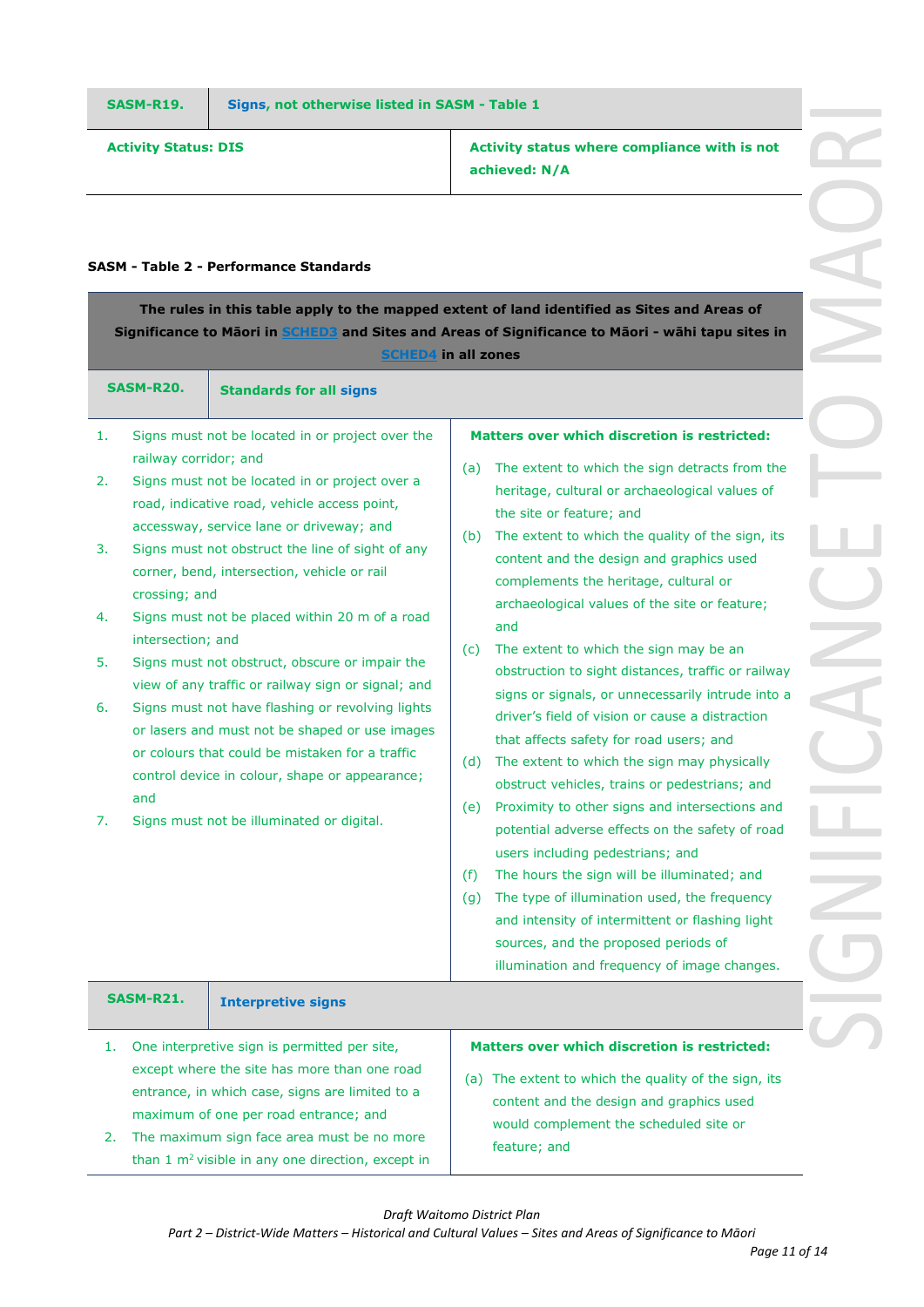| 4. | the residential, settlement, future urban and<br>rural lifestyle zones and amenity precinct<br>(PREC6) where the maximum sign face area<br>must be no more than $0.5 \text{ m}^2$ visible in any one<br>direction; and<br>The maximum height of any interpretive sign<br>3.<br>must not exceed 2 m as measured from ground<br>level; and<br>Interpretive signs are not subject to the setback<br>and height to boundary requirements in<br>underlying zones. |                                                                                                                                                                                                                                                                                       |            | (b) The extent to which the sign, supporting<br>structures and the means of affixing the sign<br>detracts from the values of the scheduled site<br>or feature; and<br>(c) The benefits obtained from the placement of<br>the sign including increased understanding of<br>the significance of the scheduled site or<br>feature;<br>(d) Potential positive or adverse effects on the<br>amenity values and character of the<br>surrounding area; and<br>(e) Potential positive or adverse effects on road<br>user and pedestrian safety; and<br>(f) Whether the sign(s) would combine with<br>existing signs on the site or in the surrounding<br>area, to create visual clutter. |
|----|--------------------------------------------------------------------------------------------------------------------------------------------------------------------------------------------------------------------------------------------------------------------------------------------------------------------------------------------------------------------------------------------------------------------------------------------------------------|---------------------------------------------------------------------------------------------------------------------------------------------------------------------------------------------------------------------------------------------------------------------------------------|------------|----------------------------------------------------------------------------------------------------------------------------------------------------------------------------------------------------------------------------------------------------------------------------------------------------------------------------------------------------------------------------------------------------------------------------------------------------------------------------------------------------------------------------------------------------------------------------------------------------------------------------------------------------------------------------------|
|    | SASM-R22.                                                                                                                                                                                                                                                                                                                                                                                                                                                    | <b>Temporary signs</b>                                                                                                                                                                                                                                                                |            |                                                                                                                                                                                                                                                                                                                                                                                                                                                                                                                                                                                                                                                                                  |
| 1. |                                                                                                                                                                                                                                                                                                                                                                                                                                                              | Signs for temporary events and commercial                                                                                                                                                                                                                                             |            | <b>Matters over which discretion is restricted:</b>                                                                                                                                                                                                                                                                                                                                                                                                                                                                                                                                                                                                                              |
|    |                                                                                                                                                                                                                                                                                                                                                                                                                                                              | filming must comply with the following:                                                                                                                                                                                                                                               | (a)        | The degree of visual intrusion the sign(s) would                                                                                                                                                                                                                                                                                                                                                                                                                                                                                                                                                                                                                                 |
|    | Maximum number: 1 per site; and<br>(i)<br>(ii) Maximum sign face area: $3 \text{ m}^2$ ; and<br>Maximum height of a freestanding sign: 4 m<br>(i)<br>as measured from ground level.                                                                                                                                                                                                                                                                          |                                                                                                                                                                                                                                                                                       | (b)<br>(c) | have on the surrounding environment; and<br>The proposed duration of the display period;<br>and<br>The extent to which the sign, supporting<br>structures and the means of affixing the sign<br>detracts from the values of the scheduled site                                                                                                                                                                                                                                                                                                                                                                                                                                   |
| 2. | comply with the following:<br>(i)<br>(ii)<br>(i)                                                                                                                                                                                                                                                                                                                                                                                                             | Construction signs (excluding fence wrap) must<br>Maximum number: 4 per site provided a<br>double-sided sign counts as 2 signs; and<br>Maximum sign face area: 2 m <sup>2</sup> ; and<br>Maximum height of a freestanding sign: 4 m<br>as measured from ground level.                 | (d)<br>(e) | or feature; and<br>The content of the sign(s) and whether the<br>sign(s) would promote the wellbeing of the<br>community through advertising events or<br>providing information; and<br>The extent to which the impacts of the sign(s)<br>would be increased or lessened due to:                                                                                                                                                                                                                                                                                                                                                                                                 |
| 3. | the following:<br>(i)                                                                                                                                                                                                                                                                                                                                                                                                                                        | Property for sale or lease signs must comply with<br>Maximum number: 4 per holding provided a<br>double-sided sign counts as 2 signs; and<br>(ii) Maximum sign face area: $2 \text{ m}^2$ ; and<br>(iii) Maximum height of a freestanding sign: 2 m<br>as measured from ground level. | <b>AND</b> | The visibility of the sign(s); and<br>(i)<br>The length of the road frontage; and<br>(ii)<br>(iii) The shape of the site, topography, natural<br>and built features in the surrounding<br>area; and/or<br>(iv) Vegetation or other mitigating factors;                                                                                                                                                                                                                                                                                                                                                                                                                           |
| 4. | (i)<br>(ii)                                                                                                                                                                                                                                                                                                                                                                                                                                                  | Election signs must comply with the following:<br>Maximum number of signs: 1 per site; and<br>Maximum sign face area: 3 m <sup>2</sup> ; and                                                                                                                                          | (f)<br>(g) | The extent to which a planned arrangement of<br>the sign(s) has been used to avoid any effect<br>of visual confusion or clutter; and<br>The effects on vehicle manoeuvring and site<br>access; and                                                                                                                                                                                                                                                                                                                                                                                                                                                                               |

*Draft Waitomo District Plan*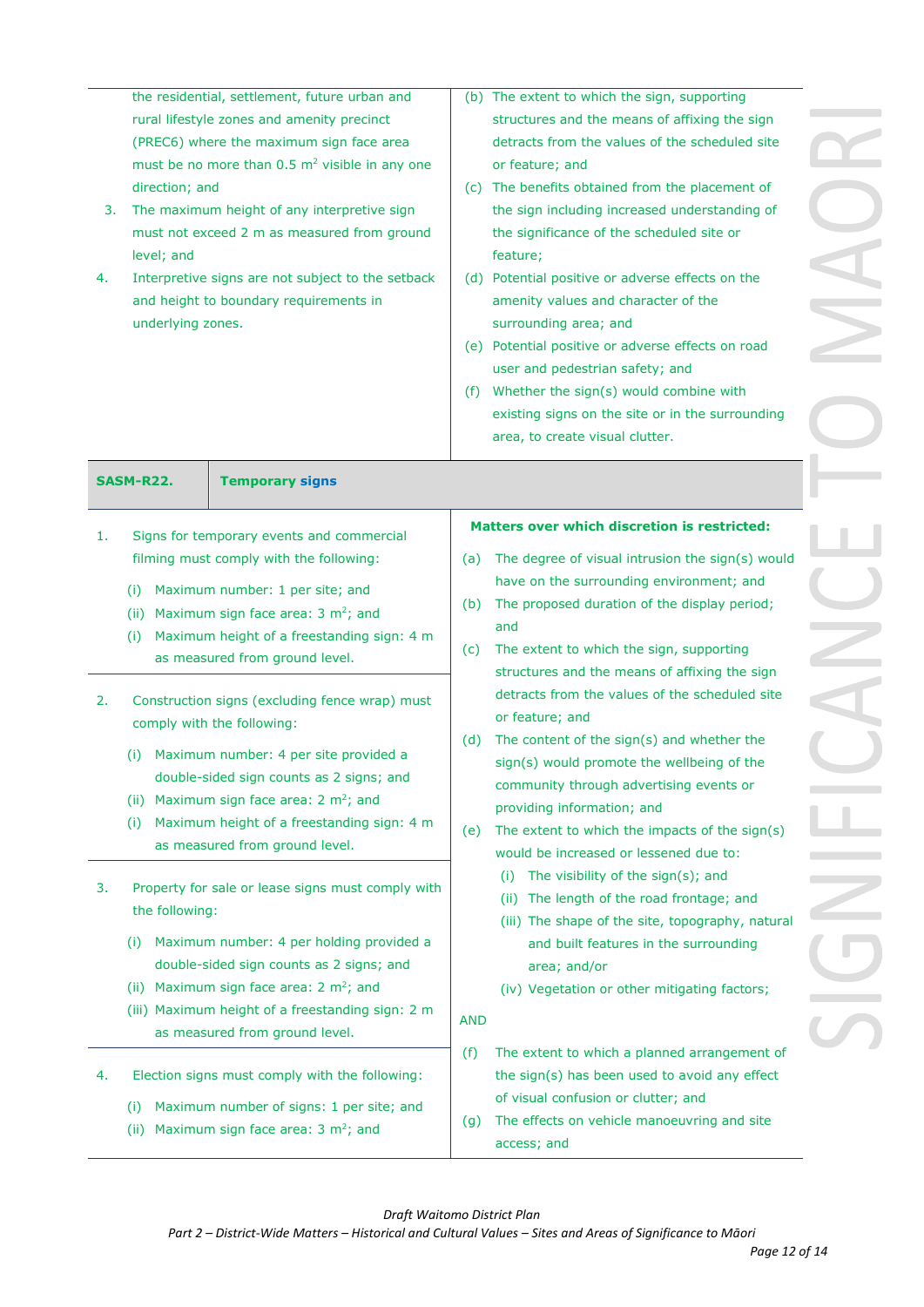| <b>SASM-R23.</b>               | Footpath signs including sandwich boards and teardrop flags |     |                                                |
|--------------------------------|-------------------------------------------------------------|-----|------------------------------------------------|
|                                |                                                             |     | road user and pedestrian safety.               |
| as measured from ground level. |                                                             |     | dimensions of a sign(s) would adversely affect |
|                                | Maximum height of a freestanding sign: 4 m                  | (h) | Whether the increased number, height or        |
|                                |                                                             |     |                                                |

- 1. Maximum number of signs per premises: 1 per road frontage; and
- 2. Maximum sign face area:  $0.5 \text{ m}^2$ ; and
- 3. The sign must not encroach over more than 600 mm of the footpath or berm.

## **Matters over which discretion is restricted:**

- (a) Whether the increased number or increased size of footpath signs would impact on the visual amenity of the building, site and surrounding area; and
- (b) The extent to which the sign detracts from the values of the scheduled site or feature; and
- (c) Whether the increased size of the sign or increased encroachment would impact on road user and pedestrian safety.

## **SASM - Table 3 - Sites and Areas of Significance to Māori - Cultural Alert Layer**

# **Cultural alert layer**

**The rules in this table apply to the mapped extent of land identified as Sites and Areas of Significance to Māori - Cultural Alert Layer in SCHED5 in all zones**

| SASM-R24. | <b>Cultural Alert Layer requirements</b> |
|-----------|------------------------------------------|
|           |                                          |

- 1. Where any activity in this plan triggers the requirement for a resource consent and the site is identified in SCHED5, then a cultural impact assessment must be undertaken in accordance with the process outlined in APP2 - Cultural Impact Assessment Process; and
- 2. The activity status is derived from the resource consent which triggers this provision; and
- 3. Where the activity status of the resource consent which triggers this provision is controlled or restricted discretionary, the additional matters of control/discretion are outlined in this rule; OR
	-
- 4. Where the activity status of the resource consent which triggers this provision is discretionary or non-complying, Waitomo District Council will consider the outcomes of the cultural impact assessment as part of the full discretion it exercises over the consent.

**The activity status is derived from the resource consent which triggers this provision**

**For controlled or restricted discretionary activities, control is reserved/discretion is restricted to:**

- (a) The applicable matters over which control is reserved/discretion restricted associated with any performance standard which cannot be complied in any chapter or zone; and
- (b) The outcomes of the cultural impact assessment as outlined in APP2 – Cultural Impact Assessment Process.